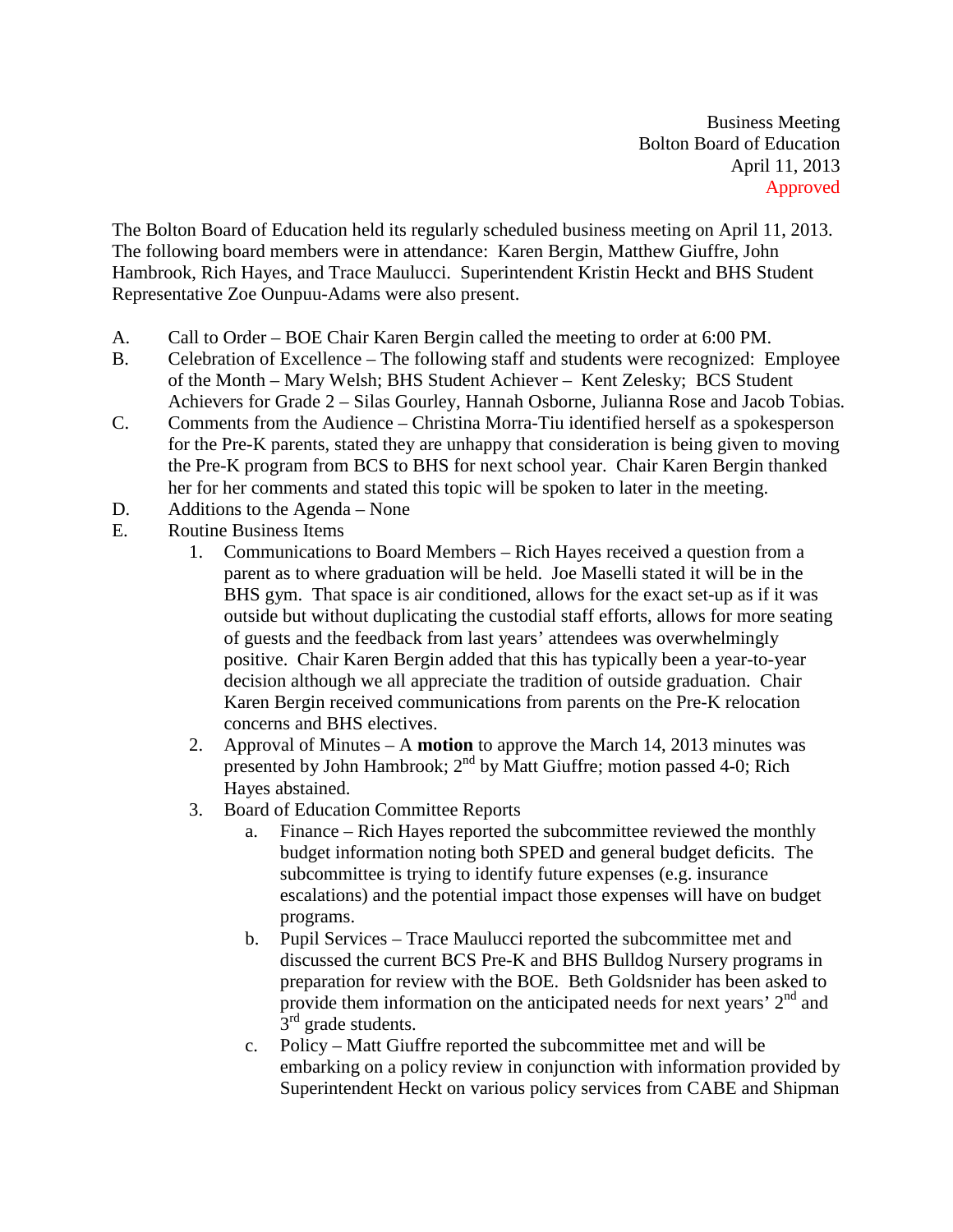and Goodwin. The subcommittee recommends pursuing the CABE policy review option. This could not be started until the fall of 2013 due to previous CABE commitments and has a cost of approximately \$1800. Superintendent Heckt asked the board to wait until next month for any decision so she can compile and share recently received information that may impact any decisions made.

- 4. Community Meeting Reports / Board of Education Chair Karen Bergin attended two meetings with Pre-K parents. John Hambrook attended the Town Stakeholder's meeting and stated they are looking at minimal financial impact long term projects focusing on the center of town with one item being a potential walking path from BCS to Toomey Lane. Rich Hayes commented on the presentation of Rachel's Challenge.
- 5. BHS Student Representatives Report Zoe Ounpuu-Adams reported the student trips to Spain, France and Italy are departing today and/or tomorrow. As a result of the Rachel's Challenge presentation, there is a large banner in the Student Commons signed by all students in symbolism of following the "challenges". The BHS Track Team won their first school meet and the other spring sport teams are off to a good start.
- 6. Administrators Reports John Hambrook noted that the annual PTA Variety Show held at BCS was fabulous and Rich Hayes asked about the response to the BHS mailing. Joe Maselli noted it is still a work in progress and information will be available next month. There were no other comments on the reports presented.
- 7. Superintendent of Schools Report
	- a. 2012-2013 Budget Update Superintendent Heckt reported the Boards of Finance and Selectman approved the BOE request for \$150,000 to cover unanticipated SPED costs. The request will be presented at a Town Meeting for approval to be held on Monday, April  $15<sup>th</sup>$  at 6:30 PM at the Town Hall.
	- b. 2013-2014 Budget Update The Board of Finance cut the BOE budget by \$350,000. Superintendent Heckt voiced great concern on the negative effect this large cut will have on our education system. Of the \$756,808 requested increase, \$469,817 and \$236,165 are necessary contractual or state mandate costs. The balance remaining from the \$350,000 cut does not cover these fixed, known costs. There were also minimal increase amounts included to support the Common Core curricular alignment and new teacher evaluation, both of which are also state mandates.
	- c. Pre-School Update The BOE Curriculum Subcommittee recommended moving the BCS Pre-K program to BHS as it provides more conducive space to meet those students' needs. It would also allow for BHS student participation in the ECE program through their available interaction with the Pre-K program. Superintendent Heckt, BOE members Karen Bergin and Rich Hayes and Director of Pupil Services Beth Goldsnider met with Pre-K parents on April  $2<sup>nd</sup>$  and again on April  $9<sup>th</sup>$ . Information was shared with those parents that at this point, any decision to move the current Pre-K program to BHS will be part of a larger discussion regarding the current